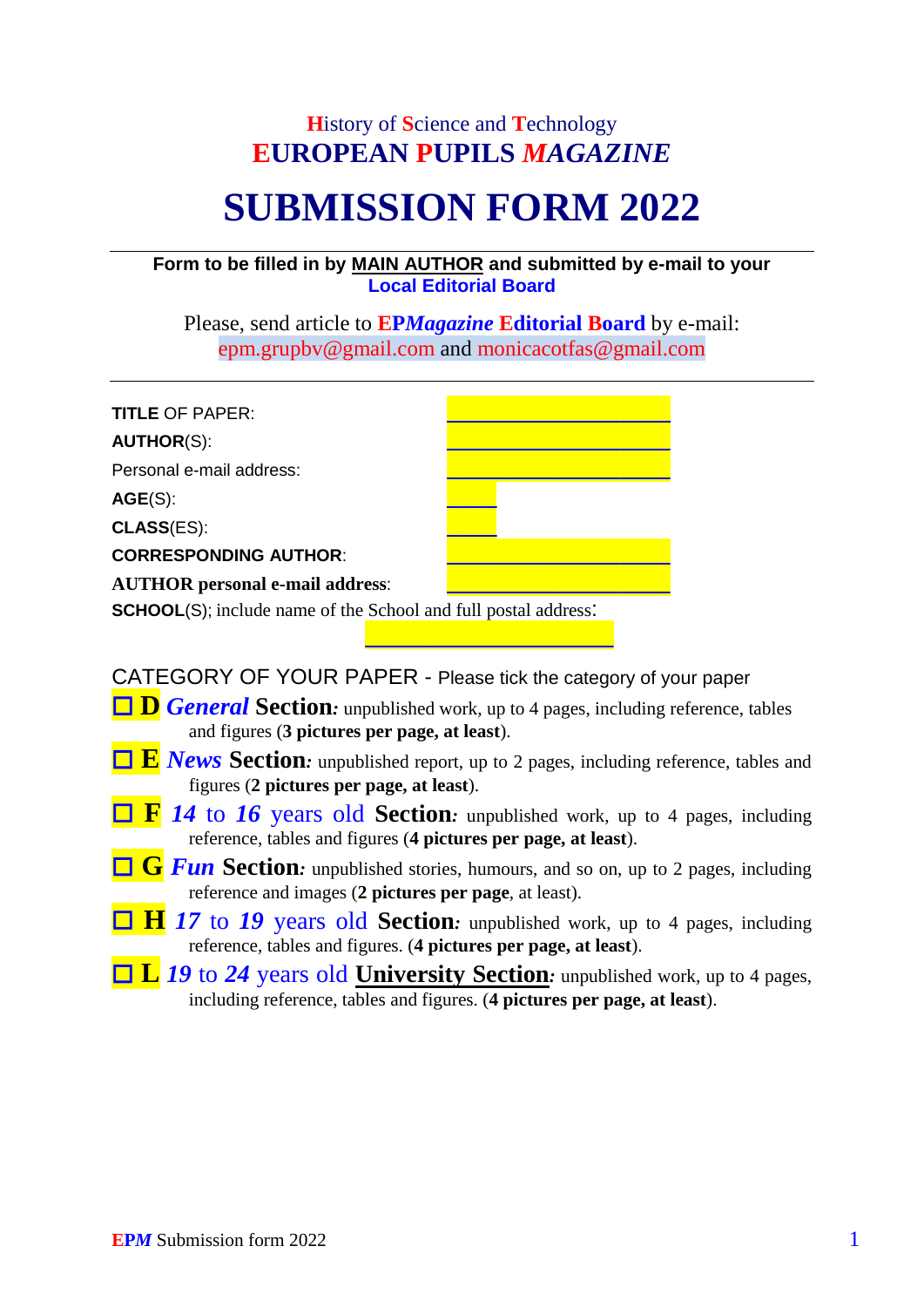## **List of 10 keywords at least**

| English | <b>Mother Language</b> |
|---------|------------------------|
|         |                        |
|         |                        |
|         |                        |
|         |                        |
|         |                        |
|         |                        |
|         |                        |
|         |                        |
|         |                        |
|         |                        |
|         |                        |
|         |                        |
|         |                        |

**The Author(s) and the referred teacher confirm that the submitted paper is original, and no part is plagiarized by works written by other people.**